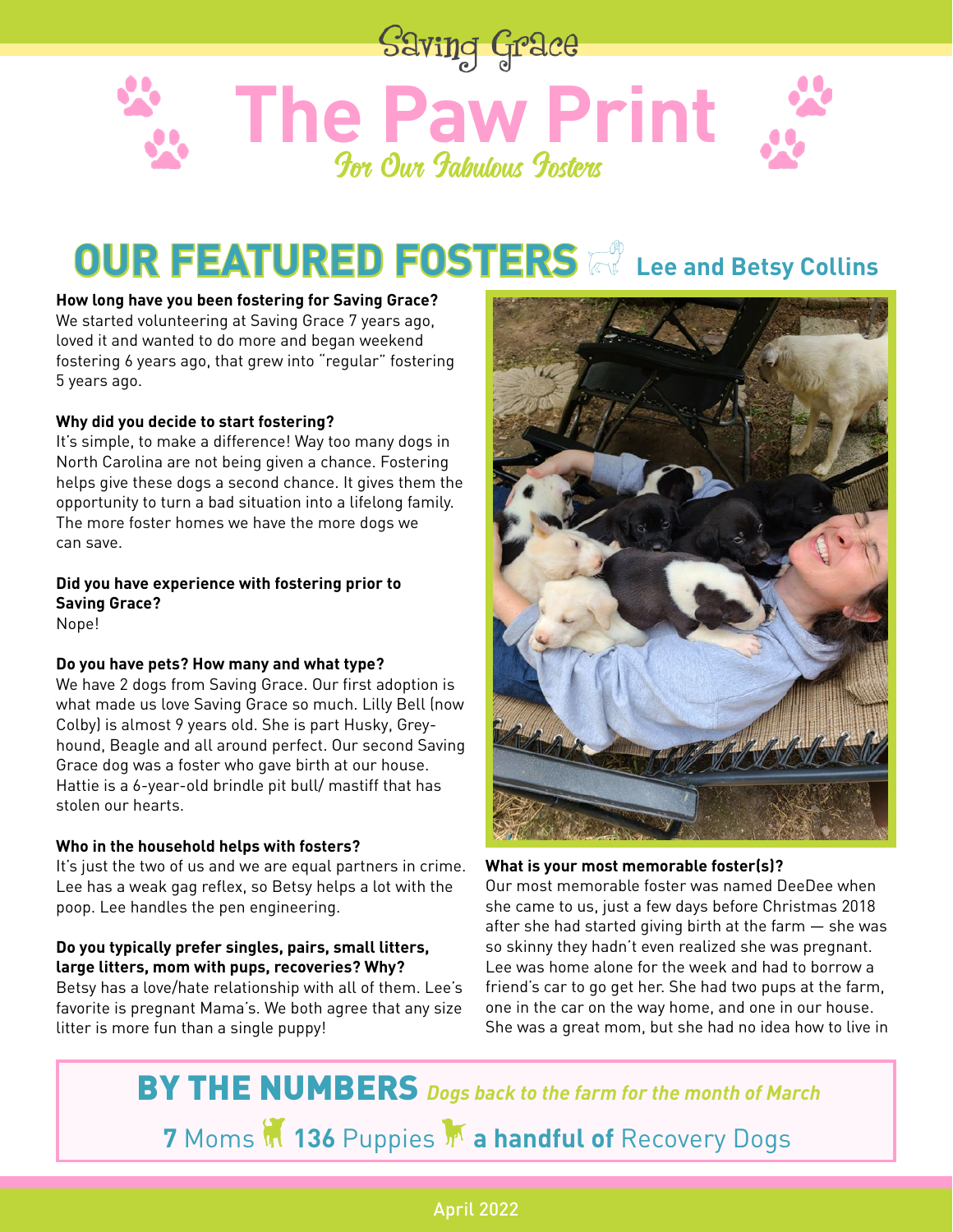

the house. Her signature move was to jump out of the pen at night and poop in the vents. After some coaching from the foster team, we eventually taught her that pottying outside was even better.

When it was time for her to go up for adoption a mass on her leg was indicative of cancer and it was determined that she could not enter the program. We had grown so attached to this sweet girl that we agreed to adopt her understanding we would be a hospice home for her. Saving Grace removed her leg, and we took her home having no idea how long we would have together. Imagine our surprise when a few weeks later the results came back — cancer free!

Renamed Hattie (short for Hat-trick as a tripod), she was a perfect fit in our household. A total cuddle bug to offset our aloof hound (and SG alum) Colby. She was a great teacher to our littlest foster pups (until they attempted to nurse — then she put them in her place), a playmate to our bigger foster pups, our foster mamas looked to her for confidence and direction in how to be a "house dog". A perfect girl for our family.

#### **What makes you continue fostering?**

Fostering has broken our hearts more time than I would like to remember but the reward is worth it a million times over. Every time a pup leaves our care we think about the dozens of lives that dog is going to impact. We often imagine what trouble they are getting to in their new families and are thrilled when we receive updates from their families.

#### **Describe your set-up. Where do you keep your fosters, what works best for you and your family, what kind of schedule do you try to keep?**

We have tried every set-up in the book! We are currently using the garage for moms with pups and as much yard time as possible when they are old enough. Yard time is key for a successful puppy foster. If you ever question your setup, please use the Saving Grace Foster's Facebook group for answers.

#### **Do you have any advice or recommendations for new fosters?**

Ask questions! Specifically, to Lee — he is a great mentor and loves to hold our new fosters hands through the early days/weeks. He specializes in walking fosters through the process of caring for pregnant moms and moms with litters. If you are hesitant to foster a litter, reach out to the foster team and Lee will walk you through every step of the process.

#### **Tell us a little bit about yourself.**

We are both engineers. We love what we do but our impact on Saving Grace means so much more. Lee loves wood working and building furniture while Betsy is passionate about building a beautiful backyard and growing a native environment to help the local animal population grow.



April 2022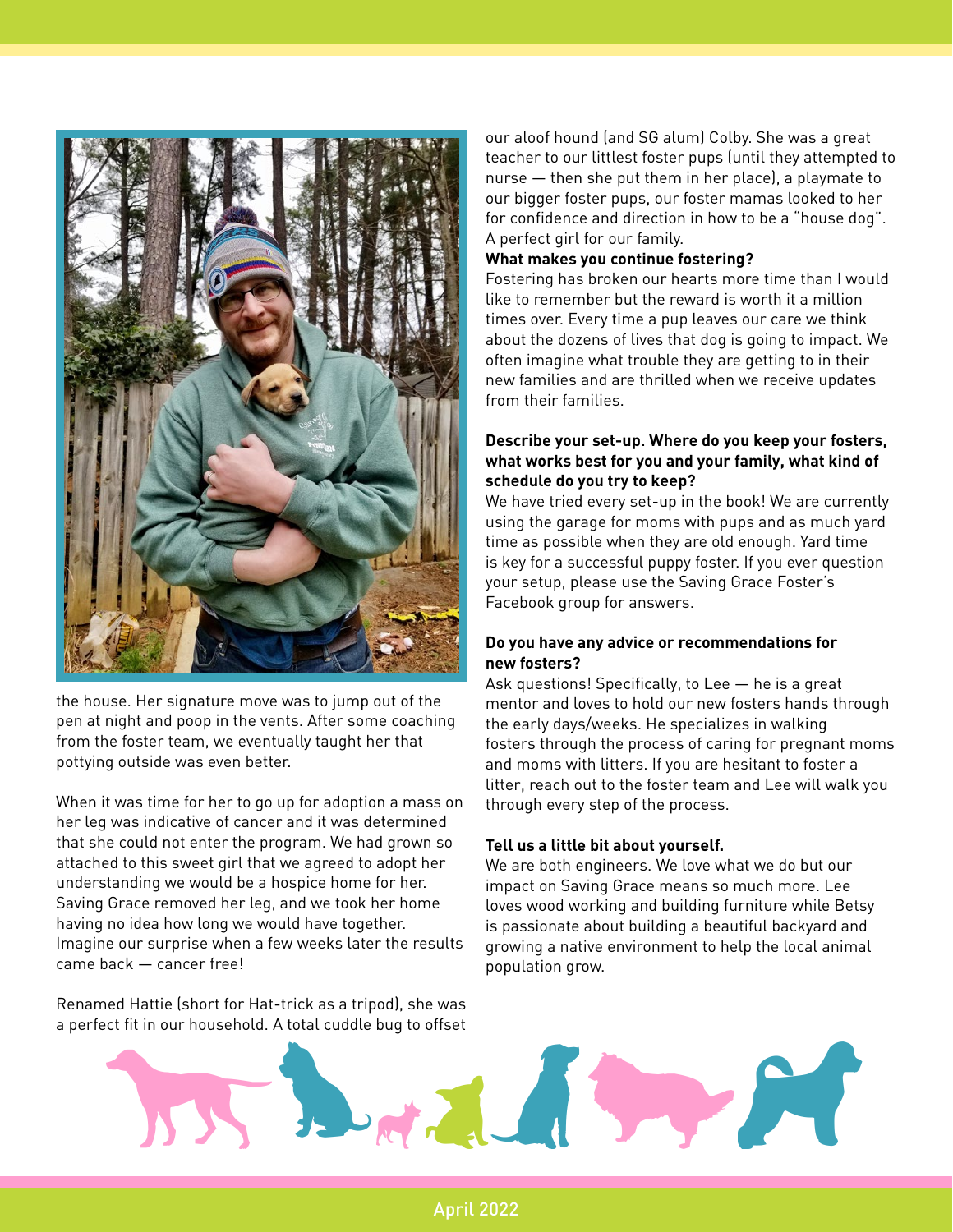

# **Saving Grace Supply Co.**

Sold Lines Don't forget to take advantage of your **foster discount** at the Saving Grace Supply Co.

*Active fosters receive a 10% discount on swag clothing and wearable items.*

**10% OFF**

#### April 2022